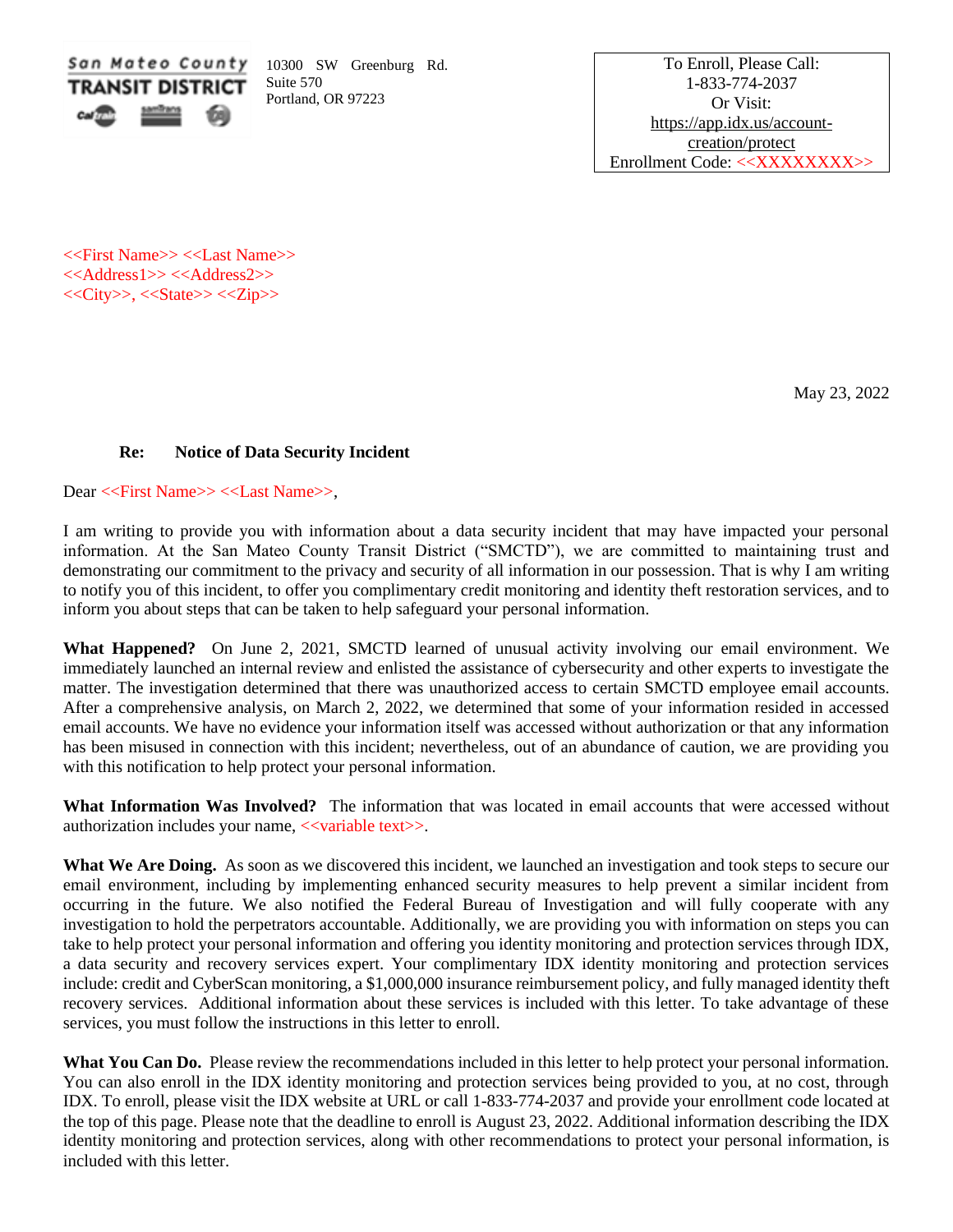For More Information. If you have any questions or need assistance, please call 1-833-774-2037 Monday through Friday from 6:00 am to 6:00 pm Pacific Time. Our representatives are fully versed on this incident and can answer any questions you may have regarding how to help safeguard your personal information.

Thank you for your patience and understanding. We take your trust in us and this matter very seriously. Please accept our sincere apologies for any worry or inconvenience that this may cause you.

Sincerely,

not he

Carter Mau Acting General Manager/CEO



Mehul Kumar Executive Officer, IT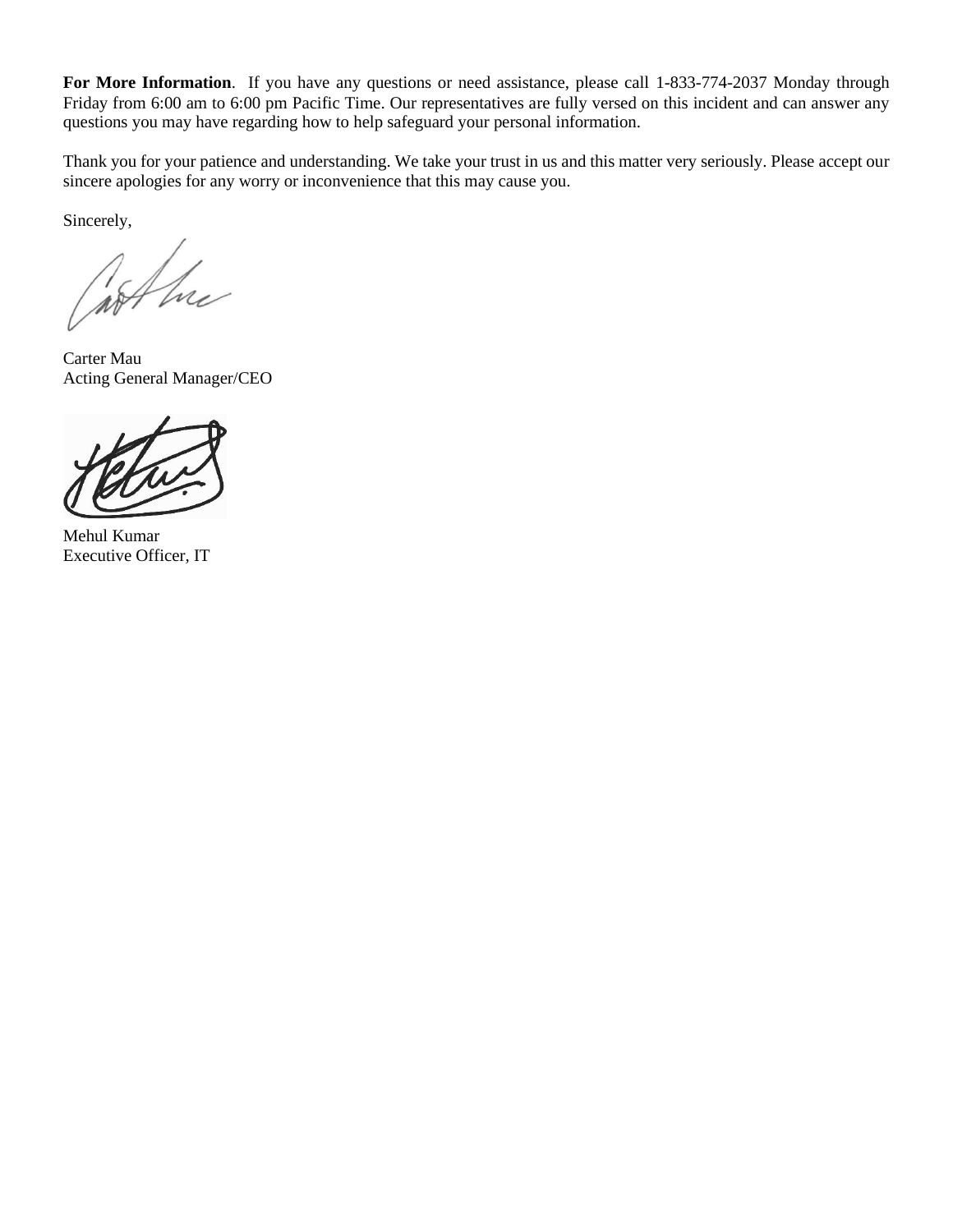## **Steps You Can Take to Protect Your Personal Information**

**Review Your Account Statements and Notify Law Enforcement of Suspicious Activity:** As a precautionary measure, we recommend that you remain vigilant by reviewing your account statements and credit reports closely. If you detect any suspicious activity on an account, you should promptly notify the financial institution or company with which the account is maintained. You also should promptly report any fraudulent activity or any suspected incidence of identity theft to proper law enforcement authorities, your state attorney general, and/or the Federal Trade Commission (FTC).

**Copy of Credit Report:** You may obtain a free copy of your credit report from each of the three major credit reporting agencies once every 12 months by visiting [http://www.annualcreditreport.com/,](http://www.annualcreditreport.com/) calling toll-free 1-877-322-8228, or by completing an Annual Credit Report Request Form and mailing it to Annual Credit Report Request Service, P.O. Box 105281, Atlanta, GA 30348. You also can contact one of the following three national credit reporting agencies:

| Equifax           | <b>Experian</b>  | <b>TransUnion</b>  |
|-------------------|------------------|--------------------|
| P.O. Box 105851   | P.O. Box 9532    | P.O. Box 1000      |
| Atlanta, GA 30348 | Allen, TX 75013  | Chester, PA 19016  |
| 1-800-525-6285    | 1-888-397-3742   | 1-800-916-8800     |
| www.equifax.com   | www.experian.com | www.transunion.com |

**Fraud Alert:** You may want to consider placing a fraud alert on your credit report. An initial fraud alert is free and will stay on your credit file for at least one year. The alert informs creditors of possible fraudulent activity within your report and requests that the creditor contact you prior to establishing any accounts in your name. To place a fraud alert on your credit report, contact any of the three credit reporting agencies identified above. Additional information is available at [http://www.annualcreditreport.com.](http://www.annualcreditreport.com/)

**Security Freeze:** You have the right to put a security freeze on your credit file for up to one year at no cost. This will prevent new credit from being opened in your name without the use of a PIN number that is issued to you when you initiate the freeze. A security freeze is designed to prevent potential creditors from accessing your credit report without your consent. As a result, using a security freeze may interfere with or delay your ability to obtain credit. You must separately place a security freeze on your credit file with each credit reporting agency. In order to place a security freeze, you may be required to provide the consumer reporting agency with information that identifies you including your full name, Social Security number, date of birth, current and previous addresses, a copy of your state-issued identification card, and a recent utility bill, bank statement or insurance statement.

**Additional Free Resources:** You can obtain information from the consumer reporting agencies, the FTC, or from your respective state Attorney General about fraud alerts, security freezes, and steps you can take toward preventing identity theft. You may report suspected identity theft to local law enforcement, including to the FTC or to the Attorney General in your state.

| <b>Federal Trade Commission</b> | <b>Attorney General Rob Bonta</b> |
|---------------------------------|-----------------------------------|
| 600 Pennsylvania Ave, NW        | Office of the Attorney General    |
| Washington, DC 20580            | California Department of Justice  |
| consumer.ftc.gov, and           | Attn: Public Inquiry Unit         |
| www.ftc.gov/idtheft             | P.O. Box 944255                   |
| 1-877-438-4338                  | Sacramento, CA 94244-2550         |

**You also have certain rights under the Fair Credit Reporting Act (FCRA)**: These rights include to know what is in your file; to dispute incomplete or inaccurate information; to have consumer reporting agencies correct or delete inaccurate, incomplete, or unverifiable information; as well as other rights. For more information about the FCRA, and your rights pursuant to the FCRA, please visit https://www.consumer.ftc.gov/articles/pdf-0096-fair-credit-reportingact.pdf.